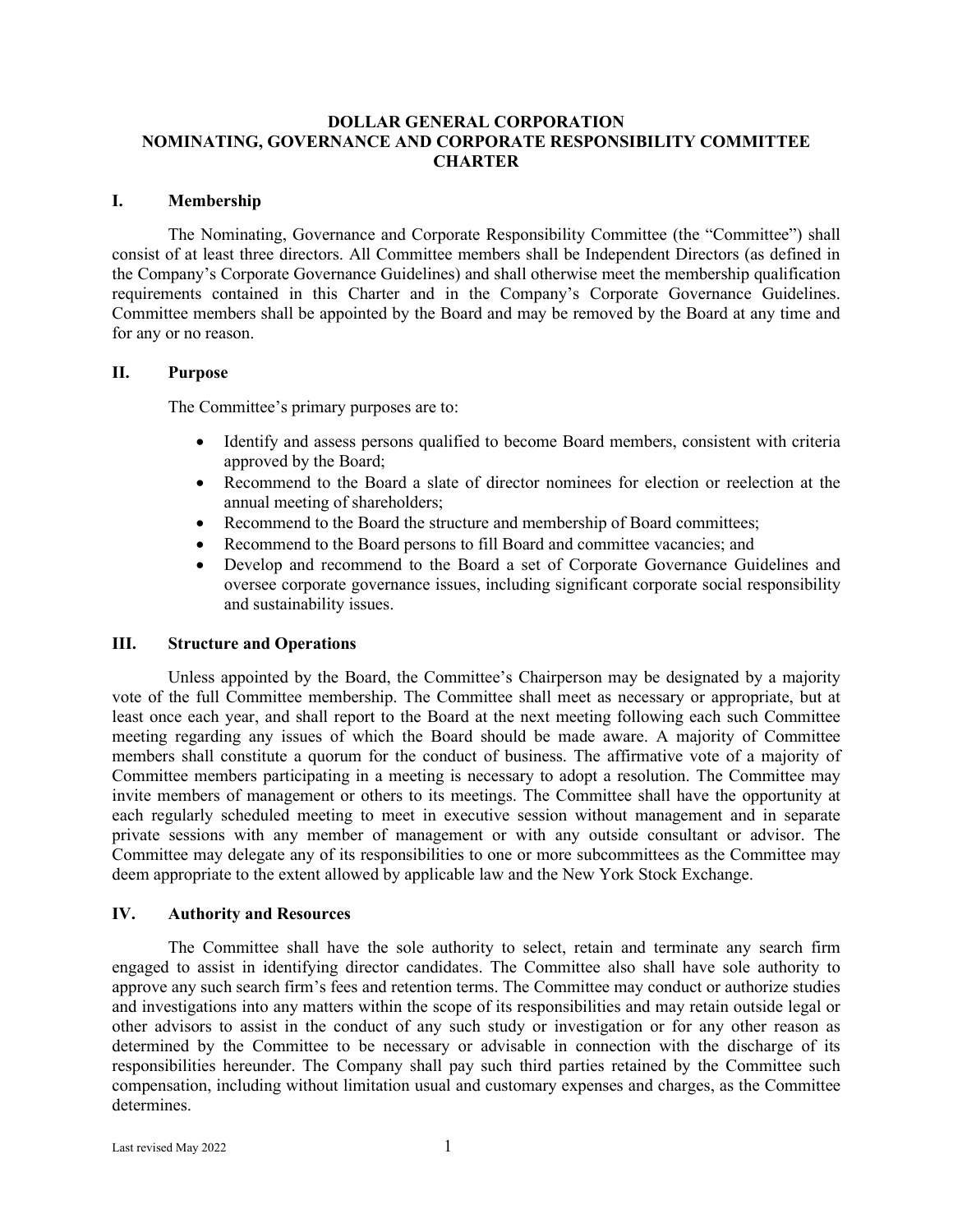# **V. Responsibilities**

The Committee's responsibilities include the following, along with any other matters as the Board may delegate to the Committee from time to time; provided, however, that to the extent any shareholders' agreement or other contract sets forth procedures governing the nomination of directors to the Board and any committees thereof, the Committee shall act in accordance with the provisions of any such agreement in selecting and nominating directors:

**1. Criteria for Selection of Directors**. The Committee shall periodically review and, if desirable, recommend changes to the criteria for the selection of directors as adopted by the Board from time to time and set forth in the Company's Corporate Governance Guidelines.

**2. Director Candidates**. The Committee shall recommend to the Board a slate of director nominees for election or reelection at each annual meeting of shareholders taking into account the criteria and factors pertaining to the selection of director candidates set forth from time to time in the Corporate Governance Guidelines. The Committee shall consider director candidates recommended by the Company's shareholders if such recommendations are submitted within the deadlines and include the information that is required for nominating director candidates by the notice provisions and procedures set forth in the Company's Bylaws, and shall apply the same criteria to the evaluation of such shareholderrecommended candidates as the Committee applies to other director candidates.

**3. Committee Members**. The Committee shall recommend to the Board candidates to serve as members and Chairpersons of each of the Board's committees. In recommending a director for committee membership, the Committee shall take into consideration the factors set forth in the charter of the applicable committee, if any, as well as any other factors it deems appropriate, including without limitation, the Company's Corporate Governance Guidelines, the consistency of the director's experience with the goals of the committee, the interplay of the director's experience with the experience of the other committee members, and any benefit of membership rotation.

**4. Board and Committee Vacancies**. The Committee shall propose to the Board director candidates to fill vacancies on the Board or on Board committees in the event of a director's resignation, death or retirement, a change in Board or committee composition requirements, or the expansion of the Board or committee. The Committee shall propose such candidates taking into account the criteria and factors pertaining to the selection of director candidates and committee members set forth from time to time in the Corporate Governance Guidelines.

**5. Committee Structures**. The Committee shall periodically review and, if desirable, recommend to the Board changes in the number and responsibilities of the Board committees, and recommend that the Board establish any special committees as necessary to properly address ethical, legal or other matters that may arise from time to time.

**6. Changed Circumstances of Directors and Executive Officers**. As required from time to time by the Corporate Governance Guidelines, the Committee shall review the appropriateness of a director's continued Board and committee membership in light of any change in the director's primary employment, relationship with the Company, or any other changed circumstance that could affect the director's independence, qualifications, or availability; shall consider and make a recommendation to the Board whether it is advisable to accept an offered resignation from any director upon changed circumstances or upon failure to receive a majority of votes cast in favor of such director's reelection in an uncontested election; and shall consider whether or not to pre-approve requests by a director or by any executive officer of the Company to serve on the board of directors of a for-profit company.